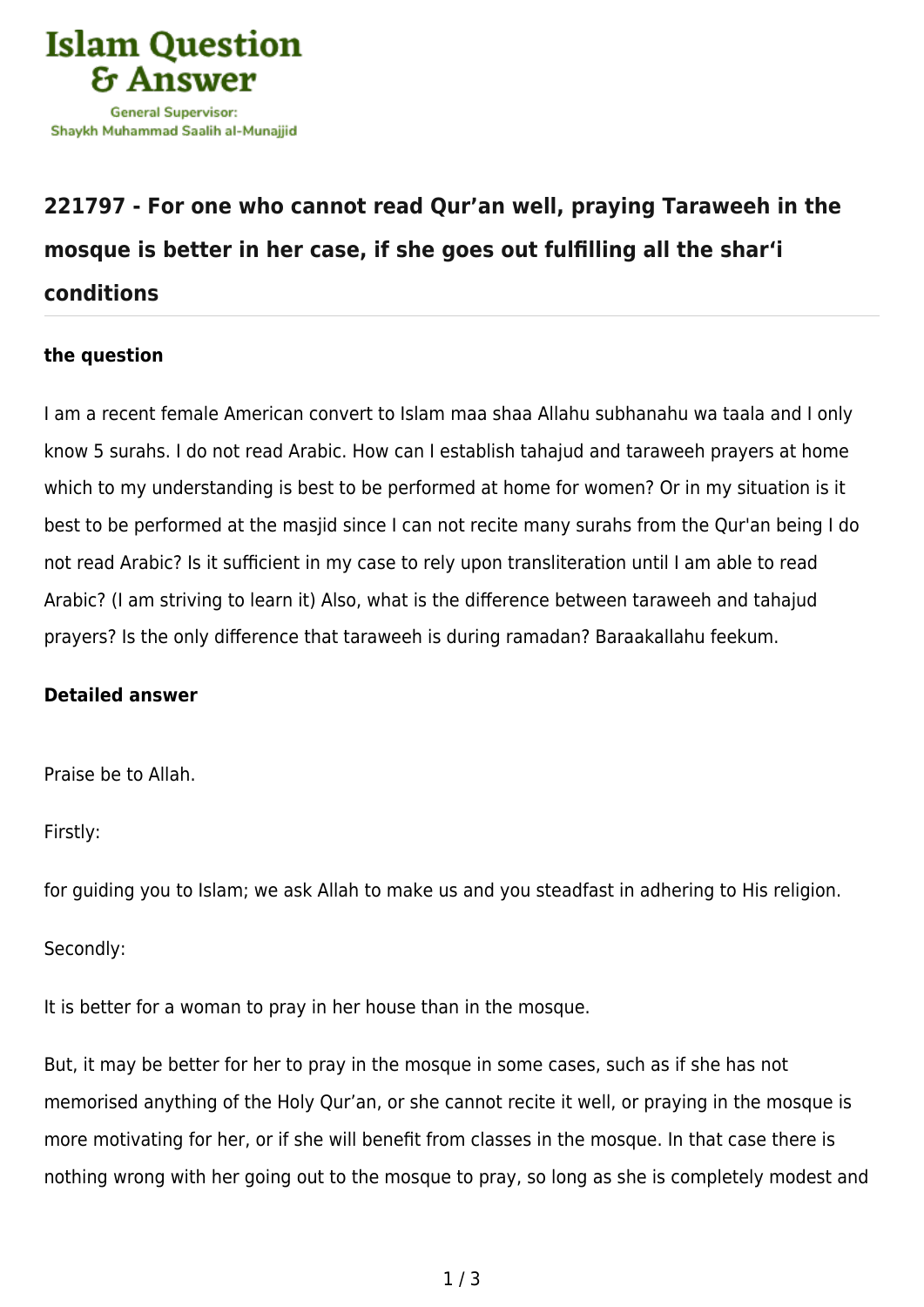

covered.

Shaykh Ibn Baaz (may Allah have mercy on him) was asked: What is the ruling on a woman praying Taraweeh in the mosque?

He replied:

The basic principle is that it is preferable and better for a woman to pray in her house, but if she thinks that there is some interest to be served by praying in the mosque, so long as she is covered and conducts herself properly, because it is more motivating for her, or because she will listen and benefit from the lessons, then there is nothing wrong with that, praise be to Allah, and it is also good because of the great benefits in that and because it encourages one to do righteous deeds. End quote.

## <http://www.binbaz.org.sa/mat/15477>

He was also asked:

Is it permissible for a woman to pray Taraweeh in the mosque with the men?

He replied:

Yes, that is mustahabb in her case if she is afraid that she will become lazy at home, otherwise her house is better. But if there is a need for that, then there is nothing wrong with it. The women used to offer the five daily prayers with the Prophet (blessings and peace of Allah be upon him), although he said: "Their houses are better for them."

But some women may become lazy and lose motivation at home, so if a woman goes out to the mosque, properly covered, wearing hijab and avoiding making a wanton display, for the purpose of praying and listening to the people of knowledge, she will be rewarded for that, because this is a good purpose. End quote.